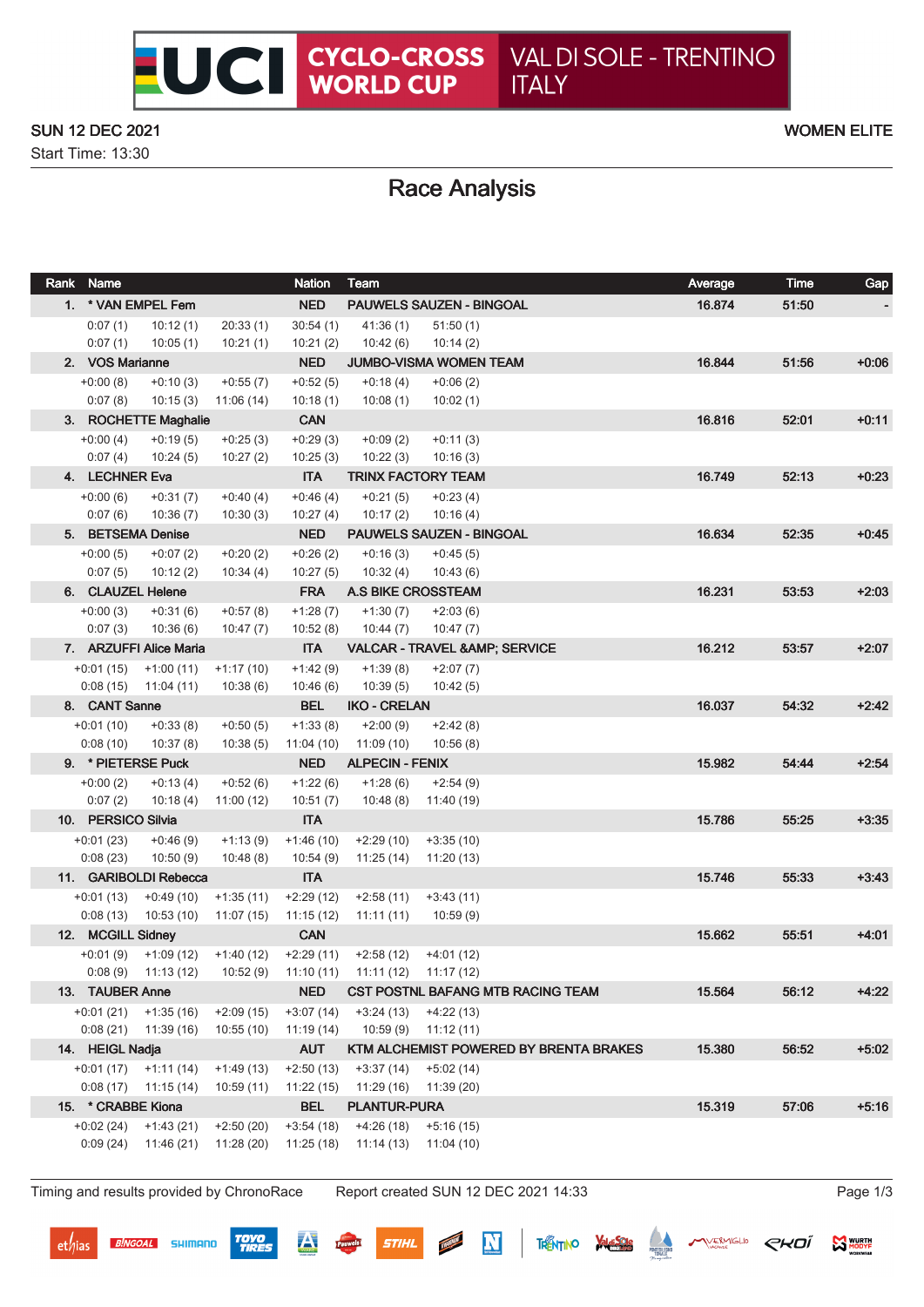#### SUN 12 DEC 2021 WOMEN ELITE

Start Time: 13:30

# Race Analysis

| Rank Name                       |                                                   |                           | <b>Nation</b>             | Team                                                             | Average | Time     | Gap      |
|---------------------------------|---------------------------------------------------|---------------------------|---------------------------|------------------------------------------------------------------|---------|----------|----------|
| 16. FRANCK Alicia               |                                                   |                           | <b>BEL</b>                | <b>PROXIMUS - ALPHAMOTORHOMES - DOLTCINI CT</b>                  | 15.272  | 57:16    | $+5:26$  |
|                                 | $+0:00(7)$ $+1:11(13)$                            | $+2:20(16)$               | $+3:25(17)$               | +4:14 (15)<br>$+5:26(16)$                                        |         |          |          |
| 0:07(7)                         | 11:16 (13)                                        | 11:30(21)                 | 11:26(19)                 | 11:31 (17)<br>11:26 (16)                                         |         |          |          |
| 17. BULLERI Alessia             |                                                   |                           | <b>ITA</b>                |                                                                  | 15.252  | 57:21    | $+5.31$  |
| $+0:01(22)$                     | $+1:37(17)$                                       | $+2:28(17)$               | $+3:24(16)$               | $+4:18(16)$<br>$+5:31(17)$                                       |         |          |          |
| 0:08(22)<br>18. * BRAMATI Lucia | 11:41 (17)                                        | 11:12 (16)                | 11:17 (13)<br><b>ITA</b>  | 11:36 (19)<br>11:27 (15)<br><b>TRINX FACTORY TEAM</b>            | 15.133  | 57:48    | $+5:58$  |
|                                 | $+0:01(16)$ $+1:18(15)$                           | $+2:01(14)$               | $+3:14(15)$               | $+4:25(17)$<br>$+5:58(18)$                                       |         |          |          |
|                                 | $0:08(16)$ 11:22 (15)                             | 11:04(13)                 | 11:34(20)                 | 11:53 (24)<br>11:47 (21)                                         |         |          |          |
| 19. BARONI Francesca            |                                                   |                           | <b>ITA</b>                | KTM ALCHEMIST POWERED BY BRENTA BRAKES                           | 15.067  | 58:03    | $+6:13$  |
|                                 | $+0:01(12)$ $+2:12(29)$                           | $+3:19(24)$               | $+4:20(22)$               | $+5:06(20)$<br>$+6:13(19)$                                       |         |          |          |
| 0:08(12)                        | 12:16 (29)                                        | 11:28 (19)                | 11:22(16)                 | 11:28 (15)<br>11:21(14)                                          |         |          |          |
| 20. * REALINI Gaia              |                                                   |                           | <b>ITA</b>                |                                                                  | 14.958  | 58:28    | $+6:38$  |
| $+0:01(11)$                     | +1:41 (19)<br>$0:08(11)$ 11:45 (20)               | $+2:46(18)$<br>11:26 (17) | $+4:08(19)$<br>11:43 (22) | $+5:02(19)$<br>$+6:38(20)$<br>11:36 (18)<br>11:50(23)            |         |          |          |
| 21. BORGHESI Letizia            |                                                   |                           | <b>ITA</b>                | <b>AROMITALIA BASSO BIKES VAIANO</b>                             | 14.893  | 58:44    | $+6:54$  |
| $+0.02(27)$                     | $+1:41(20)$                                       | $+2:47(19)$               | $+4:16(21)$               | $+5:16(21)$<br>$+6:54(21)$                                       |         |          |          |
| 0:09(27)                        | 11:44 (19)                                        | 11:27 (18)                | 11:50(23)                 | 11:42 (20)<br>11:52 (24)                                         |         |          |          |
| 22. TERPSTRA Anne               |                                                   |                           | <b>NED</b>                | <b>GHOST FACTORY RACING</b>                                      | 14.856  | 58:53    | $+7.03$  |
| $+0.02(28)$                     | +1:38 (18)                                        | $+2:54(21)$               | $+4:25(23)$               | $+5:38(23)$<br>+7:03 (22)                                        |         |          |          |
| 0:09(28)                        | 11:41 (18)                                        | 11:37 (22)                | 11:52 (24)                | 11:55 (25)<br>11:39 (18)                                         |         |          |          |
|                                 | 23. * BORELLO Carlotta                            |                           | <b>ITA</b>                |                                                                  | 14.758  | 59:16    | $+7:26$  |
| 0:09(26)                        | $+0.02(26)$ $+1.46(22)$<br>11:49 (22)             | $+3:08(22)$<br>11:43 (24) | $+4:11(20)$<br>11:24(17)  | $+5:22(22)$<br>$+7:26(23)$<br>11:53 (23)<br>12:18 (26)           |         |          |          |
| 24. EIBL Ronja                  |                                                   |                           | <b>GER</b>                | <b>ALPECIN - FENIX</b>                                           | 14.707  | 59:29    | $+7:39$  |
| $+0.02(25)$                     | $+1:55(23)$                                       | $+3:27(25)$               | $+4:47(24)$               | $+6:16(24)$<br>$+7:39(24)$                                       |         |          |          |
| 0:09(25)                        | 11:58 (23)                                        | 11:53(25)                 | 11:41 (21)                | 12:11 (26)<br>11:37 (17)                                         |         |          |          |
| 25. BARHOUMI Zina               |                                                   |                           | <b>SUI</b>                |                                                                  | 14.527  | 1.00:13  | $+8:23$  |
| $+0:01(19)$                     | +1:58 (25)                                        | $+3:15(23)$               | $+5:22(25)$               | $+6:25(25)$<br>$+8:23(25)$                                       |         |          |          |
| 0:08(19)                        | 12:02 (25)                                        | 11:38(23)                 | 12:28 (27)                | 11:45 (21)<br>12:12 (25)                                         |         |          |          |
| 26. TEOCCHI Chiara              |                                                   |                           | <b>ITA</b>                | <b>TRINITY RACING</b>                                            | 14.473  | 1.00:26  | $+8.36$  |
| $+0:01(20)$<br>0:08(20)         | $+1:55(24)$<br>11:59 (24)                         | $+4:22(28)$<br>12:48 (29) | $+5:54(27)$<br>11:53 (25) | $+7:01(26)$<br>$+8:36(26)$<br>11:49 (22)<br>11:49 (22)           |         |          |          |
| 27. PEETERS Jinse               |                                                   |                           | <b>BEL</b>                | PROXIMUS - ALPHAMOTORHOMES - DOLTCINI CT                         | 14.067  | 1.02:11  | $+10:21$ |
|                                 | $+0.01(14)$ $+2.04(26)$                           | +3:56 (26)                | $+5:53(26)$               | $+7:45(27)$ $+10:21(27)$                                         |         |          |          |
|                                 |                                                   |                           |                           | 0:08 (14) 12:08 (26) 12:13 (26) 12:18 (26) 12:34 (27) 12:50 (27) |         |          |          |
| 28. * ZANGA Marta               |                                                   |                           | <b>ITA</b>                | <b>KTM PROTEK ELETTROSYSTEM</b>                                  | 14.158  | $-1$ LAP |          |
|                                 | $+0.01(17)$ $+2.09(28)$                           | $+4:08(27)$               | $+6:18(28)$               |                                                                  |         |          |          |
|                                 | $0:08(17)$ 12:13 (28)                             | 12:20 (27)                | 12:31 (28)                | <b>VELOREVOLUTION WPCYCLES</b>                                   |         |          |          |
|                                 | 29. COOGAN CISEK Corey<br>$+0.02(30)$ $+2.08(27)$ | $+4:40(29)$               | <b>USA</b><br>$+7:26(29)$ |                                                                  | 13.741  | $-1$ LAP |          |
|                                 | $0:09(30)$ 12:11 (27)                             | 12:53(30)                 | 13:07 (29)                |                                                                  |         |          |          |
|                                 | 30. ARENSMAN Allison                              |                           | <b>USA</b>                | <b>VELOREVOLUTION WPCYCLES</b>                                   | 13.589  | $-2$ LAP |          |
| $+0.02(29)$                     | $+3:01(30)$                                       | $+5:24(30)$               |                           |                                                                  |         |          |          |
| 0:09(29)                        | 13:04(30)                                         | 12:44 (28)                |                           |                                                                  |         |          |          |
|                                 |                                                   |                           |                           |                                                                  |         |          |          |

Timing and results provided by ChronoRace Report created SUN 12 DEC 2021 14:33 Page 2/3

**BINGOAL** SHIMANO

**TOYO**<br>TIRES

 $\overline{\mathbf{A}}$ 

 $\mathbf N$ 

**MARKAMT** 

**STIHL** 

**MANUAL MODYE** 

THENTINO VALUES COMPRESSION CHOI